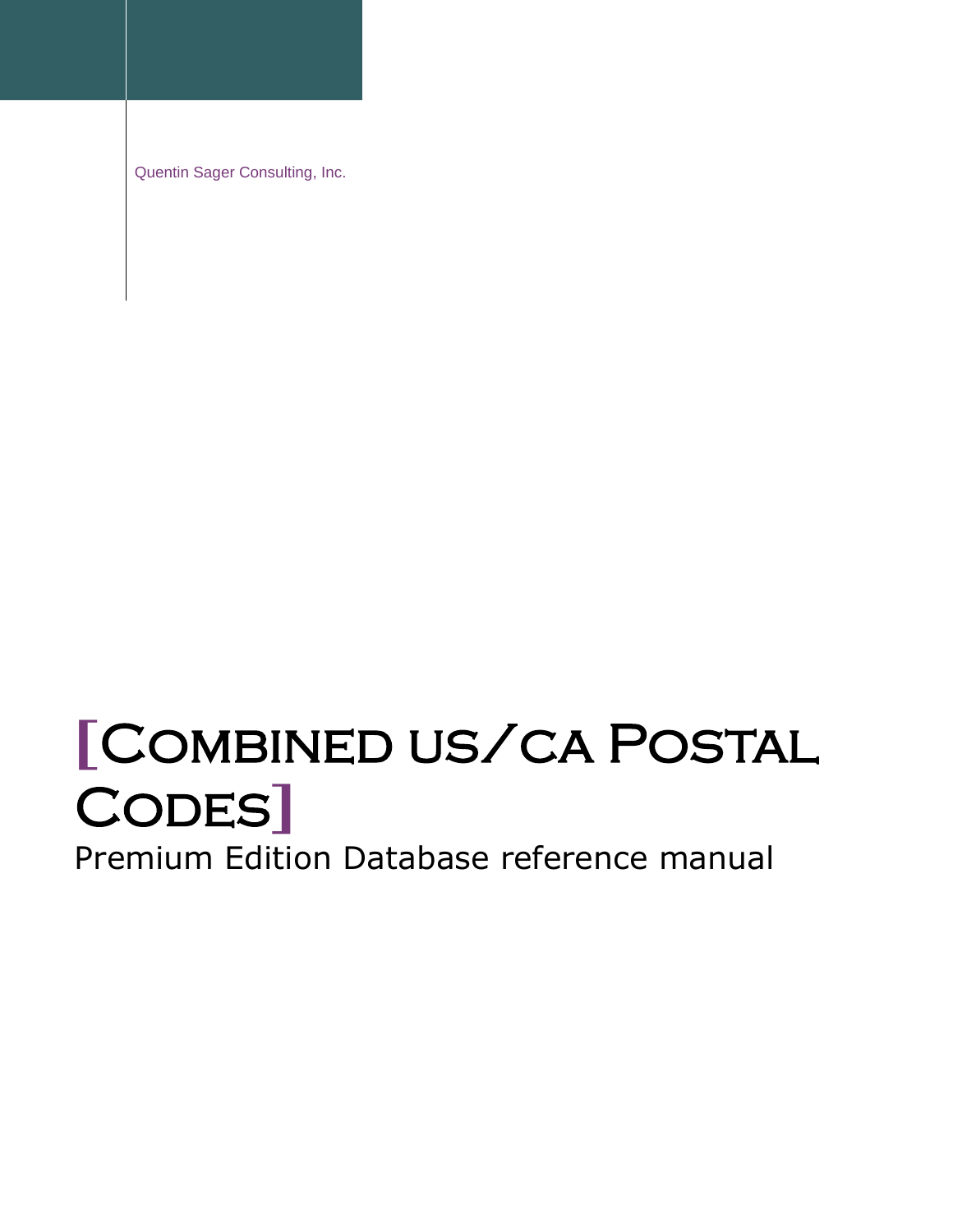This document contains the data set and file specifications for the Combined US/CA Postal Codes Premium Edition database. These specifications are subject to change without notice. The data it describes is furnished under a license agreement, and may be used or copied only in accordance with the terms of the license agreement.

Premium Edition Reference Manual Revised: January 20, 2020

#### Published by: **Quentin Sager Consulting, Inc. 1589 South Wallace Point Crystal River, FL 34429**

Copyright © 2020 Quentin Sager Consulting, Inc. All rights reserved.

No part of this publication may be reproduced in any form, in an electronic retrieval system or otherwise, without the prior written permission of Quentin Sager Consulting, Inc.

#### **Disclaimer and Limitation of Liability**

The information provided in this document is directed solely to users who have the appropriate degree of experience to understand and interpret its contents in accordance with generally accepted engineering, industry, or other professional standards and applicable regulations.

NO REPRESENTATION OR WARRANTY IS MADE THAT THE INFORMATION IS TECHNICALLY ACCURATE OR SUFFICIENT OR CONFORMS TO ANY STATUTE, GOVERNMENTAL RULE OR REGULATION, AND FURTHER NO REPRESENTATION OR WARRANTY IS MADE OF MERCHANTABILITY OR FITNESS FOR ANY PARTICULAR PURPOSE OR AGAINST INFRINGEMENT OF INTELLECTUAL PROPERTY RIGHTS. QUENTIN SAGER CONSULTING SHALL NOT BE LIABLE, BEYOND THE AMOUNT OF ANY SUM RECEIVED IN PAYMENT BY QUENTIN SAGER CONSULTING FOR THIS DOCUMENT, WITH RESPECT TO ANY CLAIM, AND IN NO EVENT SHALL QUENTIN SAGER CONSULTING BE LIABLE FOR LOST PROFITS OR OTHER INCIDENTAL OR CONSEQUENTIAL DAMAGES. QUENTIN SAGER CONSULTING EXPRESSLY ADVISES THAT ANY AND ALL USE OF OR RELIANCE UPON THE INFORMATION PROVIDED IN THIS DOCUMENT IS AT THE RISK OF THE USER.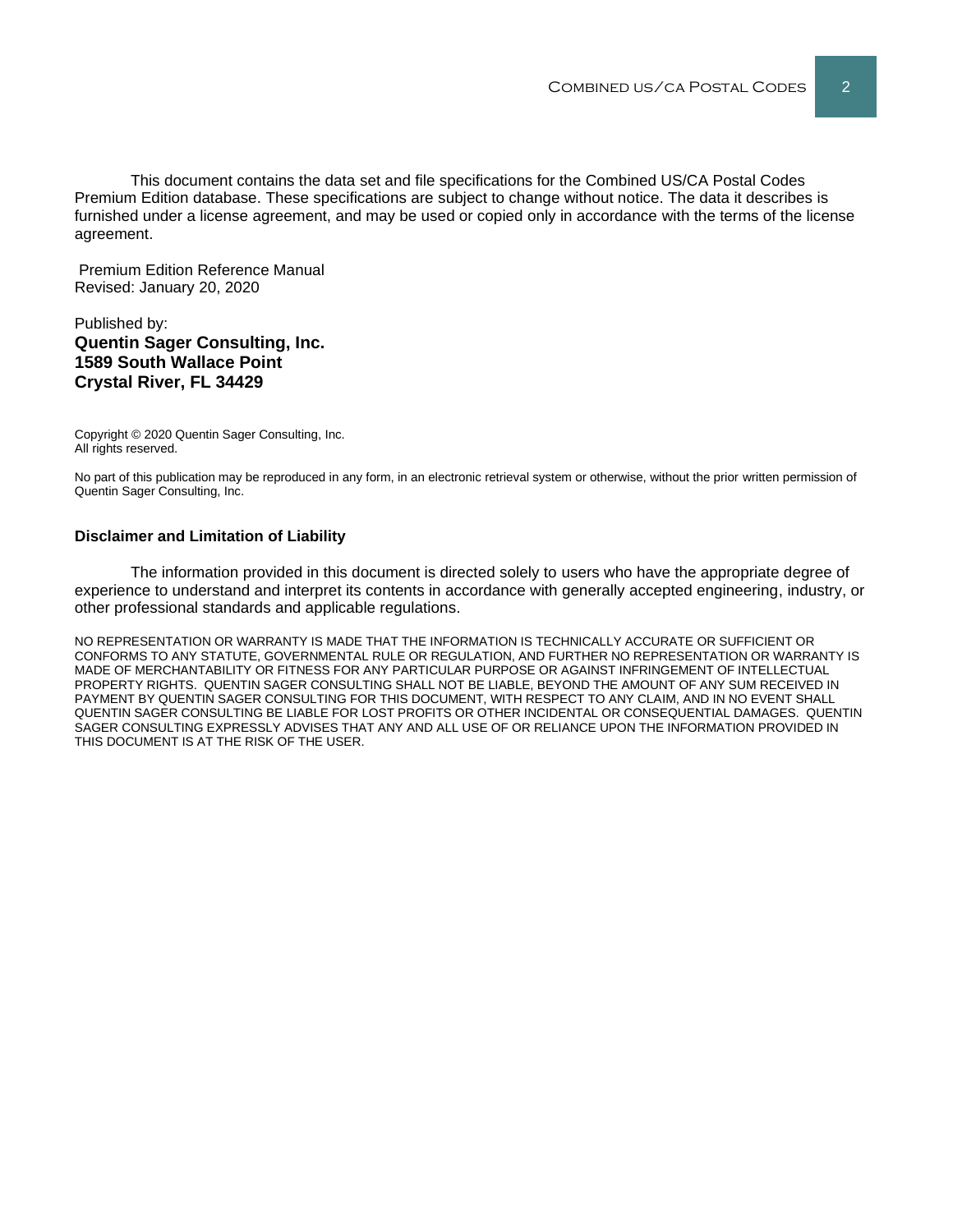## File Names and Descriptions

Each table *(file)* in the Combined US/CA Postal Codes Premium Edition database is delivered in flat, delimited text file format (commonly referred to as comma-separated-value or CSV format). The Combined US/CA Postal Codes Premium Edition database is easily imported to and accessed through most contemporary database engines including (but not limited to) MySQL, PostgreSQL, SQLite, Oracle, IBM DB2, Microsoft SQL Server, Microsoft Access, or similar tool.

The data can be imported as either US-ASCII or Unicode UTF-8 text. For each file in the Combined US/CA Postal Codes Premium Edition database; the first row contains field names (column headers), fields are terminated by a single comma "," character, fields are optionally enclosed using a double quote character, and lines (rows) are terminated with a two character carriage return line feed (CR + LF) sequence.

|                  | Primary data contents                                           |
|------------------|-----------------------------------------------------------------|
| usca premium.txt | United States 5-Digit ZIP Code/Canadian Postal Code Master File |
| counties.txt     | FIPS county code cross-reference data                           |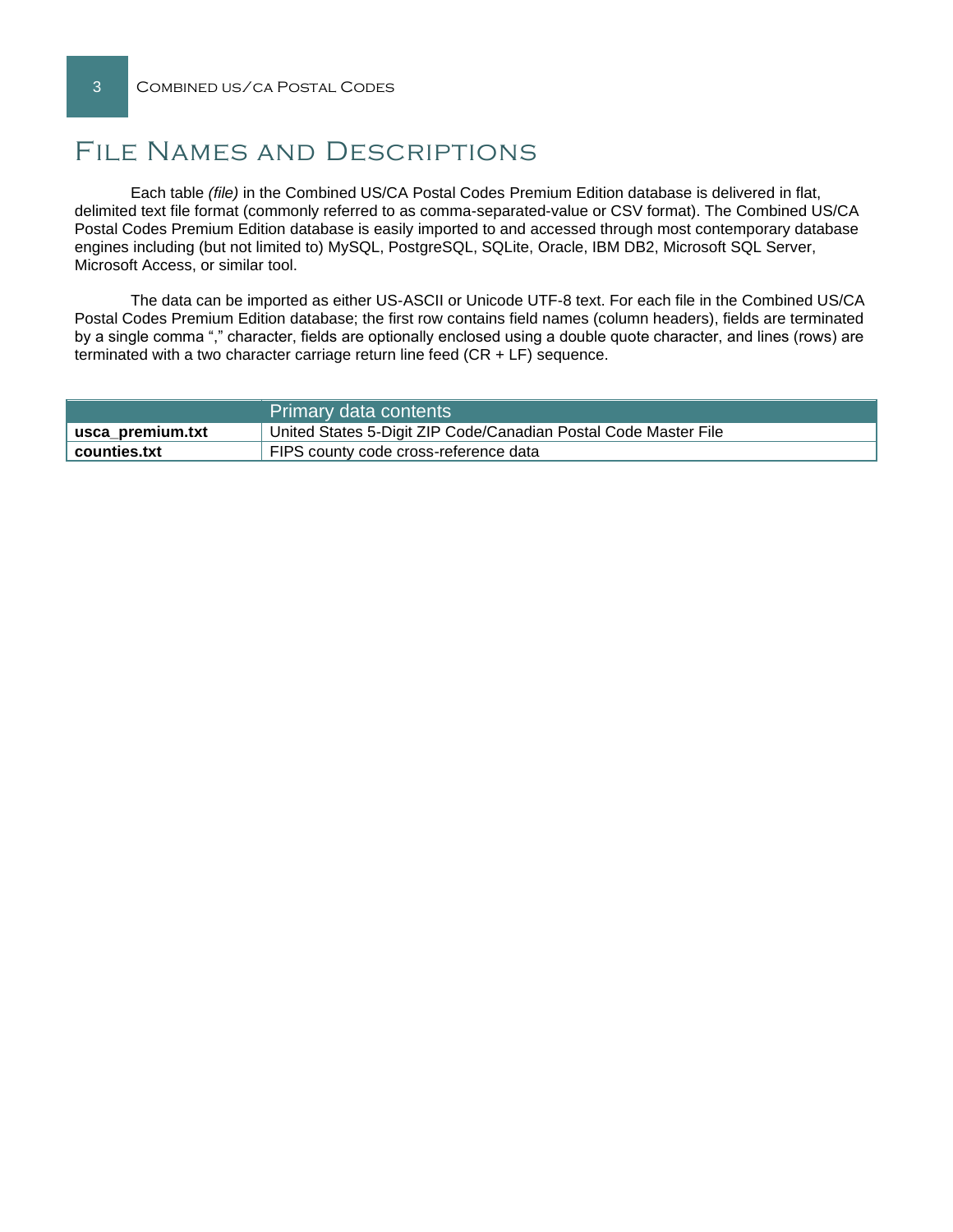# Record Layouts and Field Descriptions

### **FILE: usca\_premium.txt**

| <b>Field</b>             | <b>Description</b>                                                                                                                                                                                             |  |  |  |  |
|--------------------------|----------------------------------------------------------------------------------------------------------------------------------------------------------------------------------------------------------------|--|--|--|--|
| <b>PostalCode</b>        | USPS 5-digit (Zone Improvement Plan) ZIP Code or 6 character Canada Post postal                                                                                                                                |  |  |  |  |
|                          | code in standard format; 3 character Forward Sortation Area (FSA), space, 3 character<br>Local Delivery Unit (LDU)                                                                                             |  |  |  |  |
|                          |                                                                                                                                                                                                                |  |  |  |  |
| <b>City</b>              | The city, community, station or other name for the postal code area.                                                                                                                                           |  |  |  |  |
| <b>Abbreviation</b>      | The USPS or Canada Post abbreviation for the City name.                                                                                                                                                        |  |  |  |  |
| <b>CountyName</b>        | Name of the predominate county or county equivalency the ZIP Code is located in                                                                                                                                |  |  |  |  |
| <b>StateProvinceName</b> | The full name for the state, province or territory the postal code is located in                                                                                                                               |  |  |  |  |
| <b>StateProvince</b>     | The USPS or Canada Post standard 2-letter abbreviation for the state, province or<br>territory the postal code is located in.                                                                                  |  |  |  |  |
| <b>Country</b>           | 2-character ISO 3166 country code                                                                                                                                                                              |  |  |  |  |
| <b>CityType</b>          | USPS or Canada Post recognition of the City name when used with this postal code                                                                                                                               |  |  |  |  |
|                          | $P$ – the specified city name is the official city name for this postal code. Each postal<br>code will have only one "P" type record.                                                                          |  |  |  |  |
|                          | $A$ – the city name is an acceptable alternate for use with this postal code<br>$N$ – the specified city name is not acceptable for use with this postal code                                                  |  |  |  |  |
| PostalCodeType           | The postal code definition or type for delivery purposes.<br><b>United States entries</b>                                                                                                                      |  |  |  |  |
|                          | S - A standard ZIP Code                                                                                                                                                                                        |  |  |  |  |
|                          | P - A ZIP Code used only for Post Office Boxes                                                                                                                                                                 |  |  |  |  |
|                          | $U - A ZIP$ Code used for a unique organization<br>$\bullet$<br>M - An APO/FPO (Military) ZIP Code                                                                                                             |  |  |  |  |
|                          |                                                                                                                                                                                                                |  |  |  |  |
|                          | Canadian entries<br>$U - urban$                                                                                                                                                                                |  |  |  |  |
|                          | $R$ – rural                                                                                                                                                                                                    |  |  |  |  |
| <b>FIPS</b>              | 5-digit Federal Information Processing Standard FIPS PUB 55 county code for the<br>county the ZIP Code is located in. This value is the 2-digit FIPS state code combined<br>with the 3-digit FIPS county code. |  |  |  |  |
| <b>AreaCode</b>          | Predominate 3-digit telephone area code                                                                                                                                                                        |  |  |  |  |
| Overlay                  | Additional telephone area codes in use when the predominate telephone area code is                                                                                                                             |  |  |  |  |
|                          | an overlayed area code. Multiple entries are separated by an ASCII forward slash "/"<br>character.                                                                                                             |  |  |  |  |
| <b>TimeZone</b>          | The time zone the postal code is located in.                                                                                                                                                                   |  |  |  |  |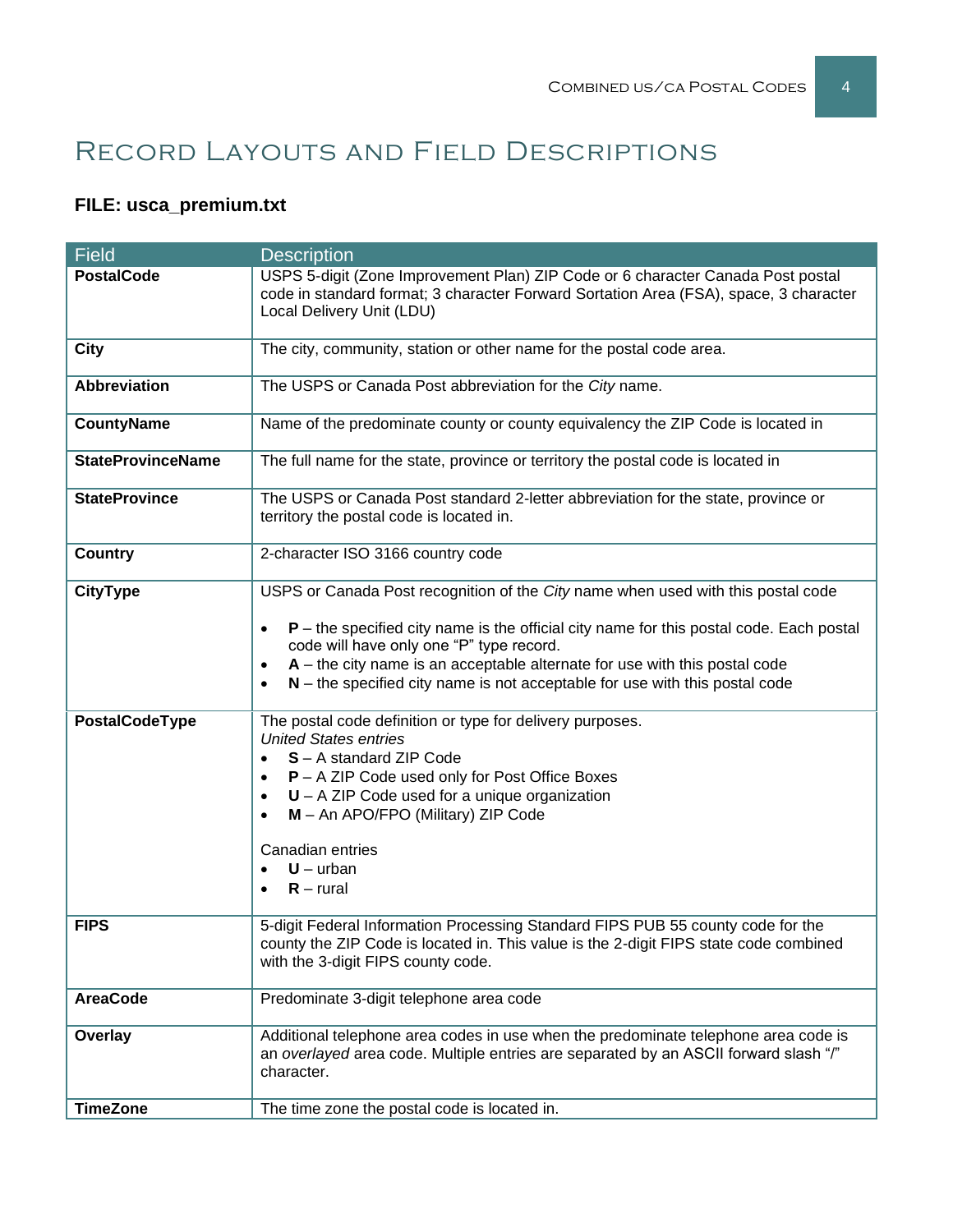|              | $AK - Alaska$<br>$\bullet$<br>AS - (American) Samoa<br>$AT - Atlantic$<br>$\bullet$<br>$CA - Caroline$<br>$CH - Chamorro$<br>$CT - Central$<br>$\bullet$<br>$ET - Eastern$<br>$\bullet$<br><b>HT</b> – Hawaii-Aleutian<br>$\bullet$<br>$MA - Marshall$<br>$\bullet$<br>$MT - M$ ountain<br>$NT - Newtondland$<br>$\bullet$<br><b>PA</b> – Palau<br>$\bullet$<br>$PT - Pacific$<br>$\bullet$<br><b>EE</b> - Eastern European<br>$\bullet$<br><b>CE</b> – Central European<br>$\bullet$<br>WE - Western European |
|--------------|----------------------------------------------------------------------------------------------------------------------------------------------------------------------------------------------------------------------------------------------------------------------------------------------------------------------------------------------------------------------------------------------------------------------------------------------------------------------------------------------------------------|
| <b>DST</b>   | Y/N indicator specifying whether daylight savings time is recognized                                                                                                                                                                                                                                                                                                                                                                                                                                           |
|              |                                                                                                                                                                                                                                                                                                                                                                                                                                                                                                                |
| <b>UTC</b>   | Coordinated Universal Time (UTC) offset for the ZIP code geographic location. Format<br>$is +\text{-}HH:MM.$                                                                                                                                                                                                                                                                                                                                                                                                   |
| <b>Olson</b> | Internet Assigned Numbers Authority (IANA) Time Zone Database time zone identifier,<br>also known as the Olson time zone ID, for the ZIP or postal code geographic location.<br>The IANA time zone database is also known as the tz database, the zoneinfo database,<br>and/or the Olson database.                                                                                                                                                                                                             |
| Latitude     | Latitude in decimal degrees to the geographic center of the United States ZIP Code or<br>Canadian FSA                                                                                                                                                                                                                                                                                                                                                                                                          |
| Longitude    | Longitude in decimal degrees to the geographic center of the United States ZIP Code or<br>Canadian FSA                                                                                                                                                                                                                                                                                                                                                                                                         |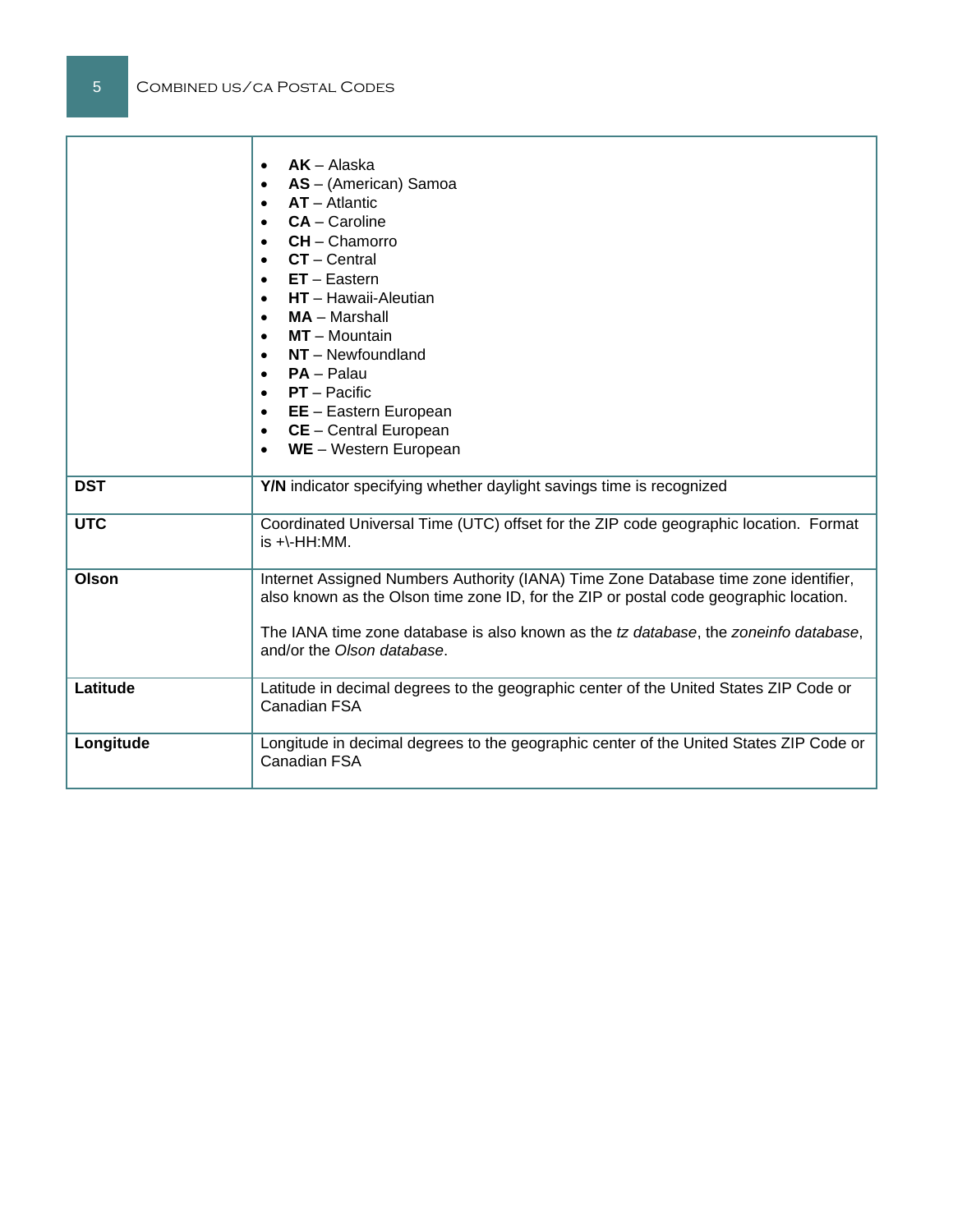#### **FIELD DESCRIPTIONS: counties.txt**

| Field               | <b>Description</b>                                                                            |
|---------------------|-----------------------------------------------------------------------------------------------|
| <b>FIPS</b>         | 5-digit Federal Information Processing Standard county code.                                  |
| <b>CountyName</b>   | Name of the county                                                                            |
| <b>State</b>        | USPS standard 2-letter abbreviation for the state or territory the ZIP Code is located<br>in. |
| Pop2000             | Total year 2000 population for the county.                                                    |
| Pop2010             | Total year 2010 estimated population for the county.                                          |
| Pop2017             | Total year 2017 estimated population for the county.                                          |
| LandAreaSquareMiles | County land area in square miles.                                                             |
| WaterAreaSquareMile | County water area in square miles.                                                            |
| CountyNameType      | Government administrative classification for the county.                                      |
| <b>CountySeat</b>   | County government center                                                                      |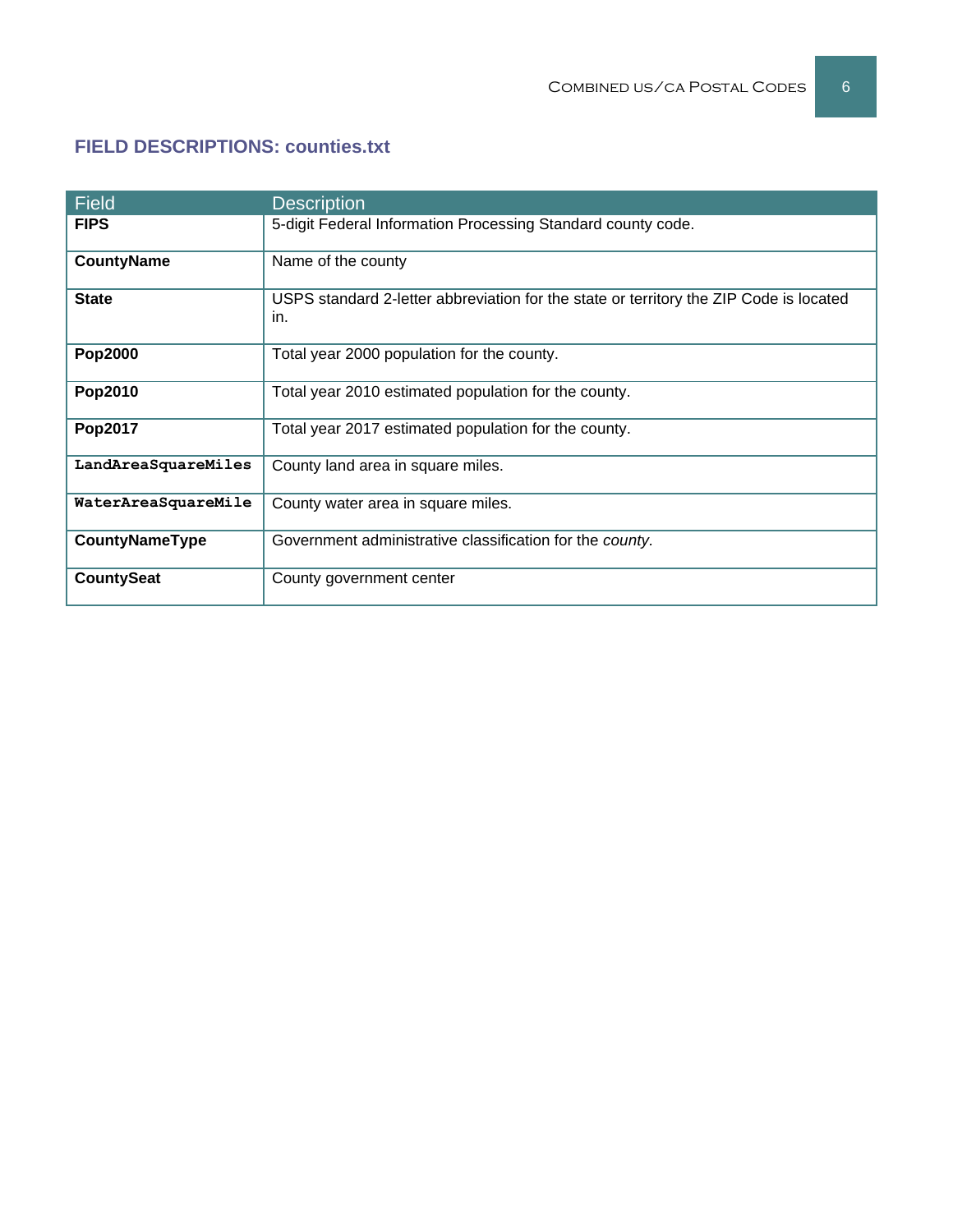# SQL Scripts and Schemas

#### **MySQL**

CREATE TABLE `postalcodes` ( `PostalCode` CHAR(7) NOT NULL, `City` VARCHAR(64) DEFAULT NULL, `Abbreviation` VARCHAR(13) DEFAULT NULL, `CountyName` VARCHAR(64) DEFAULT NULL, `StateProvinceName` VARCHAR(64) DEFAULT NULL, `StateProvince` CHAR(2) DEFAULT NULL, `Country` CHAR(2) DEFAULT NULL, `CityType` CHAR(1) DEFAULT NULL, `PostalCodeType` CHAR(1) DEFAULT NULL, `FIPS` CHAR(5) DEFAULT NULL, `AreaCode` CHAR(3) DEFAULT NULL, `Overlay` VARCHAR(28) DEFAULT NULL, `TimeZone` CHAR(2) DEFAULT NULL, `DST` CHAR(1) DEFAULT NULL, `UTC` CHAR(6) DEFAULT NULL, `Olson` VARCHAR(128) DEFAULT NULL, `Latitude` DOUBLE DEFAULT 0, `Longitude` DOUBLE DEFAULT 0, PRIMARY KEY (`PostalCode`));

```
CREATE TABLE `counties` (
`FIPS` CHAR(5) NOT NULL,
`CountyName` VARCHAR(64) DEFAULT NULL,
`State` CHAR(2) DEFAULT NULL,
`Pop2000` DOUBLE DEFAULT 0,
`Pop2010` DOUBLE DEFAULT 0,
`Pop2017` DOUBLE DEFAULT 0,
`LandAreaSquareMiles` DOUBLE DEFAULT -1,
`WaterAreaSquareMile` DOUBLE DEFAULT -1,
`CountyType` VARCHAR(128) DEFAULT NULL,
`County_Seat` VARCHAR(64) DEFAULT NULL,
PRIMARY KEY (`FIPS`));
```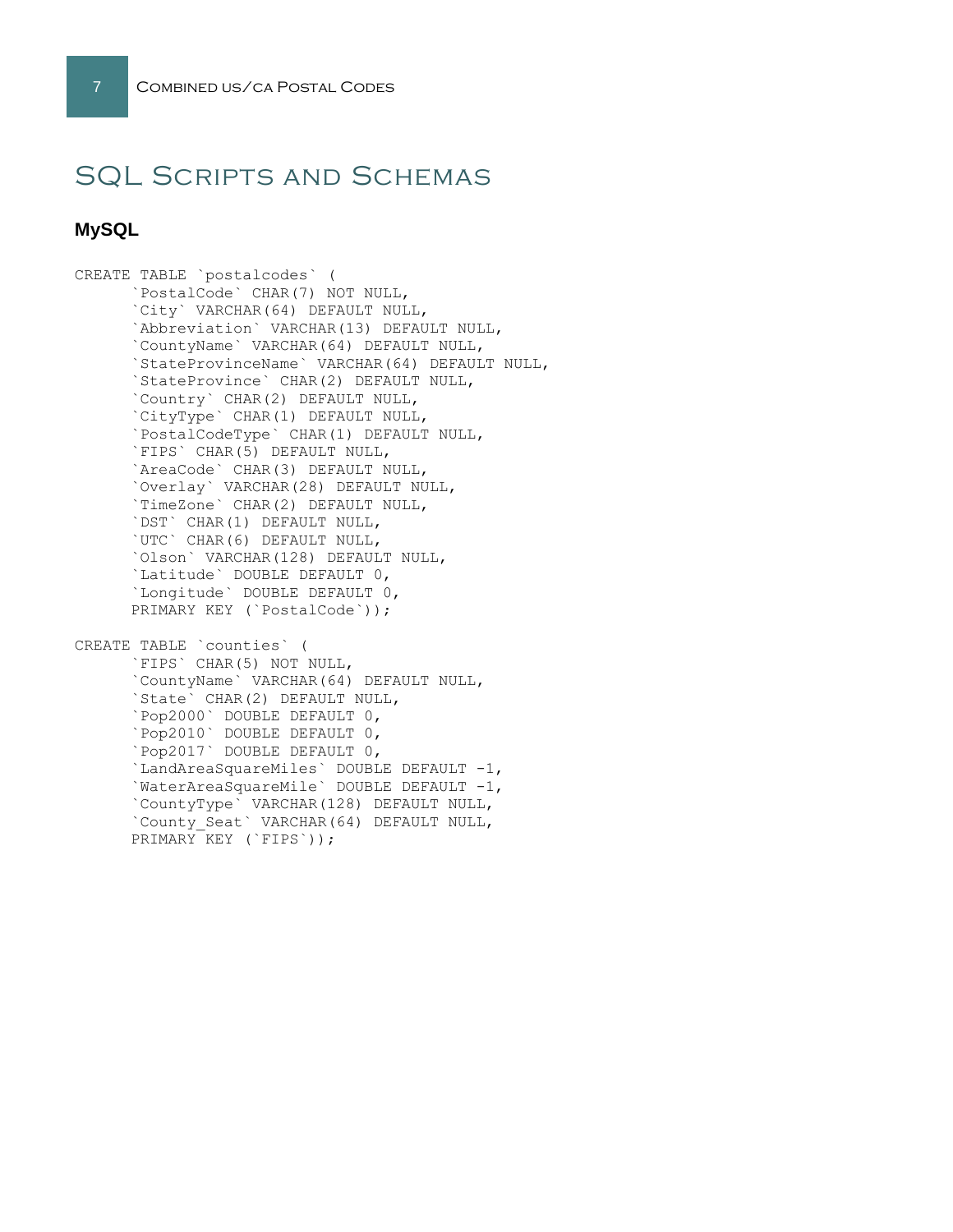#### **Appendix A – State, province, and territory codes**

| AL         | Alabama                                | <b>NJ</b>      | New Jersey                            |
|------------|----------------------------------------|----------------|---------------------------------------|
| AK         | Alaska                                 | <b>NM</b>      | New Mexico                            |
| AZ         | Arizona                                | <b>NY</b>      | New York                              |
| AR         | Arkansas                               | <b>NC</b>      | North Carolina                        |
| CA         | California                             | <b>ND</b>      | North Dakota                          |
| CO         | Colorado                               | OH             | Ohio                                  |
| <b>CT</b>  | Connecticut                            | OK             | Oklahoma                              |
| DE         | Delaware                               | <b>OR</b>      | Oregon                                |
| DC         | District of Columbia                   | <b>PA</b>      | Pennsylvania                          |
| <b>FL</b>  | Florida                                | R <sub>l</sub> | Rhode Island                          |
| GA         | Georgia                                | <b>SC</b>      | South Carolina                        |
| HI         | Hawaii                                 | <b>SD</b>      | South Dakota                          |
| ID         | Idaho                                  | <b>TN</b>      | <b>Tennessee</b>                      |
| IL         | <b>Illinois</b>                        | <b>TX</b>      | Texas                                 |
| IN         | Indiana                                | UT             | Utah                                  |
| IA         | Iowa                                   | VT             | Vermont                               |
| KS         | Kansas                                 | VA             | Virginia                              |
| KY         | Kentucky                               | <b>WA</b>      | Washington                            |
| LA         | Louisiana                              | WV             | West Virginia                         |
| MЕ         | Maine                                  | WI             | Wisconsin                             |
| MD         | Maryland                               | <b>WY</b>      | Wyoming                               |
| МA         | Massachusetts                          | <b>AS</b>      | American Samoa <sup>1</sup>           |
| ΜI         | Michigan                               | <b>FM</b>      | Micronesia                            |
| MΝ         | Minnesota                              | GU             | Guam                                  |
| <b>MS</b>  | Mississippi                            | <b>MH</b>      | Marshall Islands                      |
| <b>MO</b>  | Missouri                               | <b>MP</b>      | Northern Mariana Islands <sup>2</sup> |
| МT         | Montana                                | <b>PW</b>      | Palau                                 |
| <b>NE</b>  | Nebraska                               | <b>PR</b>      | Puerto Rico                           |
| <b>NV</b>  | Nevada                                 | UM             | Minor Islands                         |
| <b>NH</b>  | New Hampshire                          | VI             | Virgin Islands                        |
|            | Canada - Provinces and territories     |                |                                       |
| AB         | Alberta                                | <b>NU</b>      | Nunavut <sup>3</sup>                  |
| BC         | <b>British Columbia</b>                | ON             | Ontario                               |
| MВ         | Manitoba                               | PE             | <b>Prince Edward Island</b>           |
| NB.        | <b>New Brunswick</b>                   | QC             | Quebec <sup>4</sup>                   |
| <b>NL</b>  | Newfoundland and Labrador <sup>5</sup> | <b>SK</b>      | Saskatchewan                          |
| NΤ         | <b>Northwest Territories</b>           | YT             | Yukon                                 |
| ΝS         | Nova Scotia                            |                |                                       |
|            | <b>Mexico - States and territories</b> |                |                                       |
| <b>AGS</b> | <b>AGUASCALIENTES</b>                  | <b>MOR</b>     | <b>MORELOS</b>                        |
| BC         | <b>BAJA CALIFORNIA</b>                 | <b>NAY</b>     | <b>NAYARIT</b>                        |
|            |                                        |                |                                       |

United States - States and territories

*1 COMMON LANGUAGE® abbreviation for American Samoa is AM*

*2 COMMON LANGUAGE® abbreviation for Northern Mariana Islands is NN*

*3 COMMON LANGUAGE® abbreviation for Nunavut is VU*

*4 COMMON LANGUAGE® abbreviation for Quebec is PQ*

*5 COMMON LANGUAGE® abbreviation for Newfoundland and Labrador is NF*